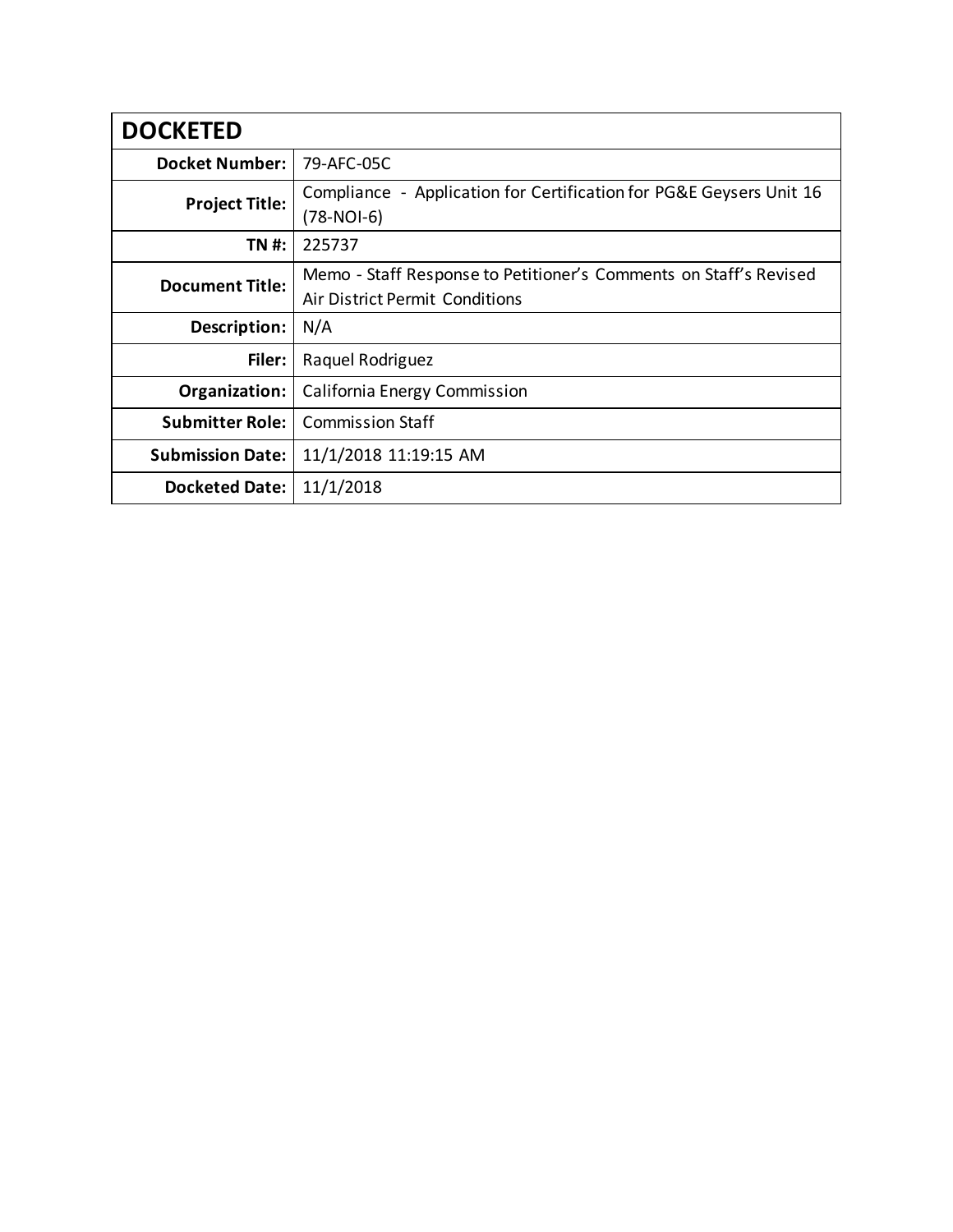## **M e m o r a n d u m**

**To:** Commission Docket **Date** October 31, 2018

**Telephone: CALNET** (916 ) 653-4677 (916 ) 654-4295

#### **From : Eric W. Veerkamp, Compliance Project Manager California Energy Commission 1516 Ninth Street Sacramento CA 95814-5512**

**Subject:** Quicksilver Geothermal (formerly Geysers Unit 16) (79-AFC-05C), Socrates Geothermal (formerly Geysers Unit 18) (79-AFC-03C), and Grant Geothermal (formerly Geysers Unit 20) (82-AFC-01) Staff Response to Petitioner's Comments on Staff's Revised Air District Permit **Conditions** 

On August 23, 2018, staff filed its Staff Assessment of the Geysers Power Company, LLC petition to amend requesting identical modifications at each of the facilities to replace temporary portable emergency diesel engines with stationary permanent emergency diesel engines for the cooling tower wet down systems to aid in fire prevention at the Quicksilver, Socrates, and Grant geothermal power plants.

On October 18, 2018, the applicant filed comments on the staff assessment, including comments and suggested edits to staff's revisions to air district permit conditions. After considering those comments, staff is providing the attached response in advance of the November 8 staff workshop.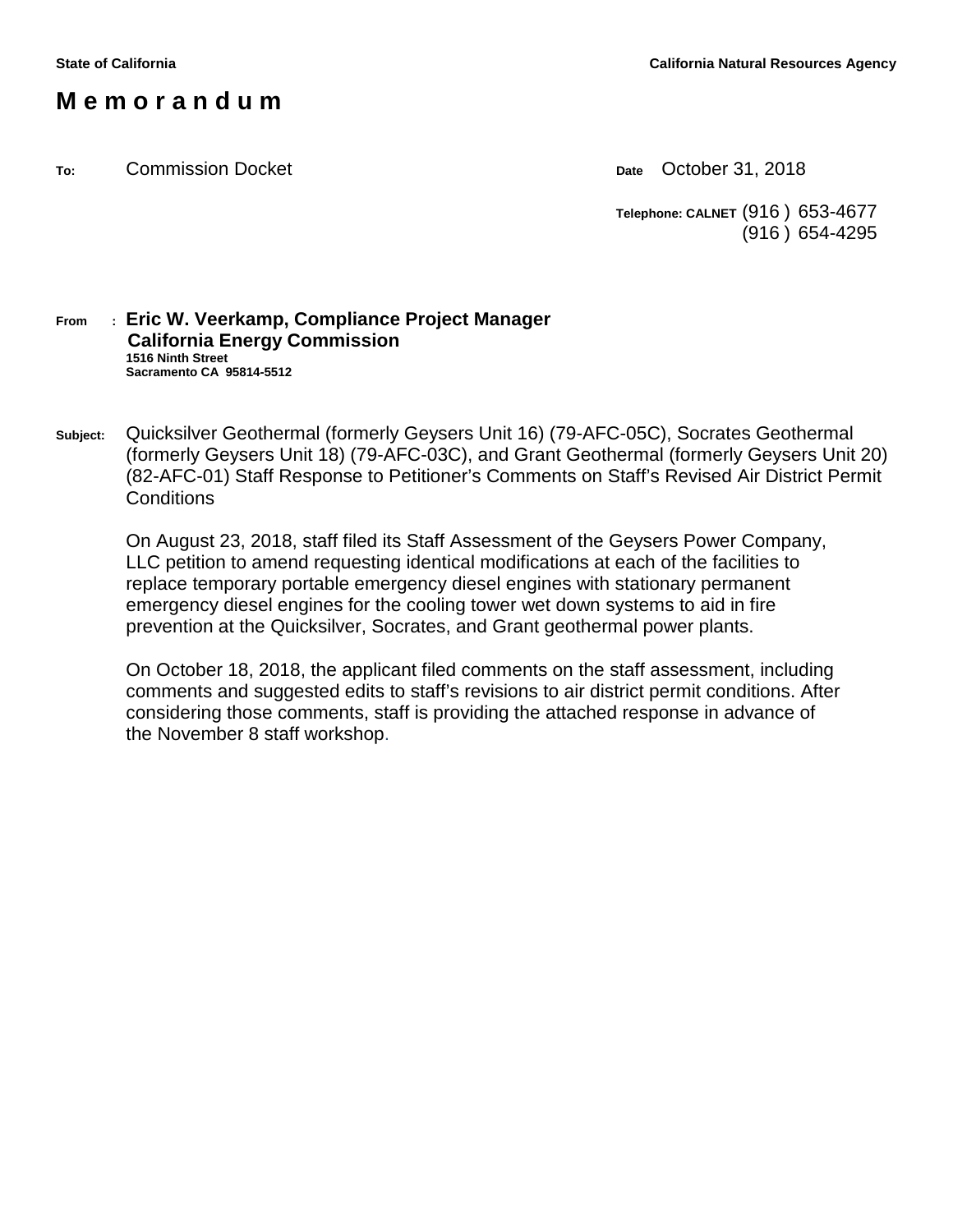# **Response to 'Comments on the Staff Analysis of the Petition to Amend – Permanent Diesel Pump for Cooling Tower Wetting System, ATTACHMENT A, Project's Owner's Proposed Changes to Staff's Revisions to Air District Permit Conditions' (TN 225034, docketed October 18, 2018)**

**Note:** The original staff analysis is included in TN 224577, published August 23, 2018.

**General Staff Response:** Staff's specific responses to the petitioner's proposed language changes are below. While staff understands the concerns raised by the petitioner regarding incorporating the Air District's permit conditions into the Energy Commission's license as Air Quality Conditions of Certification, this practice is supported by the Energy Commission's regulations. California Code of Regulations, title 20, section 1744.5 addresses the merging of the Air District's permit requirements with the Energy Commission's license. Section 1744.5(b) directs the Air District to *conduct for the commission's certification process*, a determination of compliance with applicable district regulations and to specify the conditions and best available control technology and other mitigation measures that are necessary for compliance with Air District rules. In the context of an Energy Commission license, the requirements are found in the conditions of certification. Staff's standard practice, consistent with section 1744.5, is to incorporate the Air District permit requirements, with appropriate modifications, into the conditions of certification. The modifications are typically related to providing the Energy Commission's compliance project manager with the filings provided to the Air District.

The compliance project manager requires these filings because under California Code of Regulations, title 20, section 1770,

*The Commission shall provide adequate monitoring of all conditions and measures set forth in the final decision required to mitigate potential impacts and to assure that the*  facility is constructed and operated in compliance with all applicable laws including, but *not limited to, air quality, water quality, and public health and safety laws, ordinances, regulations, and standards for all projects certified.* 

Therefore, Air District permit requirements are incorporated into the Energy Commission's license in a manner which ensures the compliance project manager and relevant staff can implement section 1770.

#### **Quicksilver Geothermal (79-AFC-05)**

**Petitioner Proposals for AQ-1G, AQ-E2C, AQ-5C, AQ-5D, and AQ-E5A:** The petitioner is proposing to remove the term 'and/or CPM' from the condition and/or verification language. For **AQ-5D**, the petitioner proposes alternate language requiring the project owner to submit an ambient monitoring plan to the compliance project manager (CPM), for review only instead of approval, if the project owner does not participate in the Geyser Air Monitoring Program (GAMP). In addition, the petitioner-proposed language would require the project owner to submit an approval, disapproval, or plan modification from the Lake County Air Quality Management District (LCAQMD) to the CPM in the quarterly report.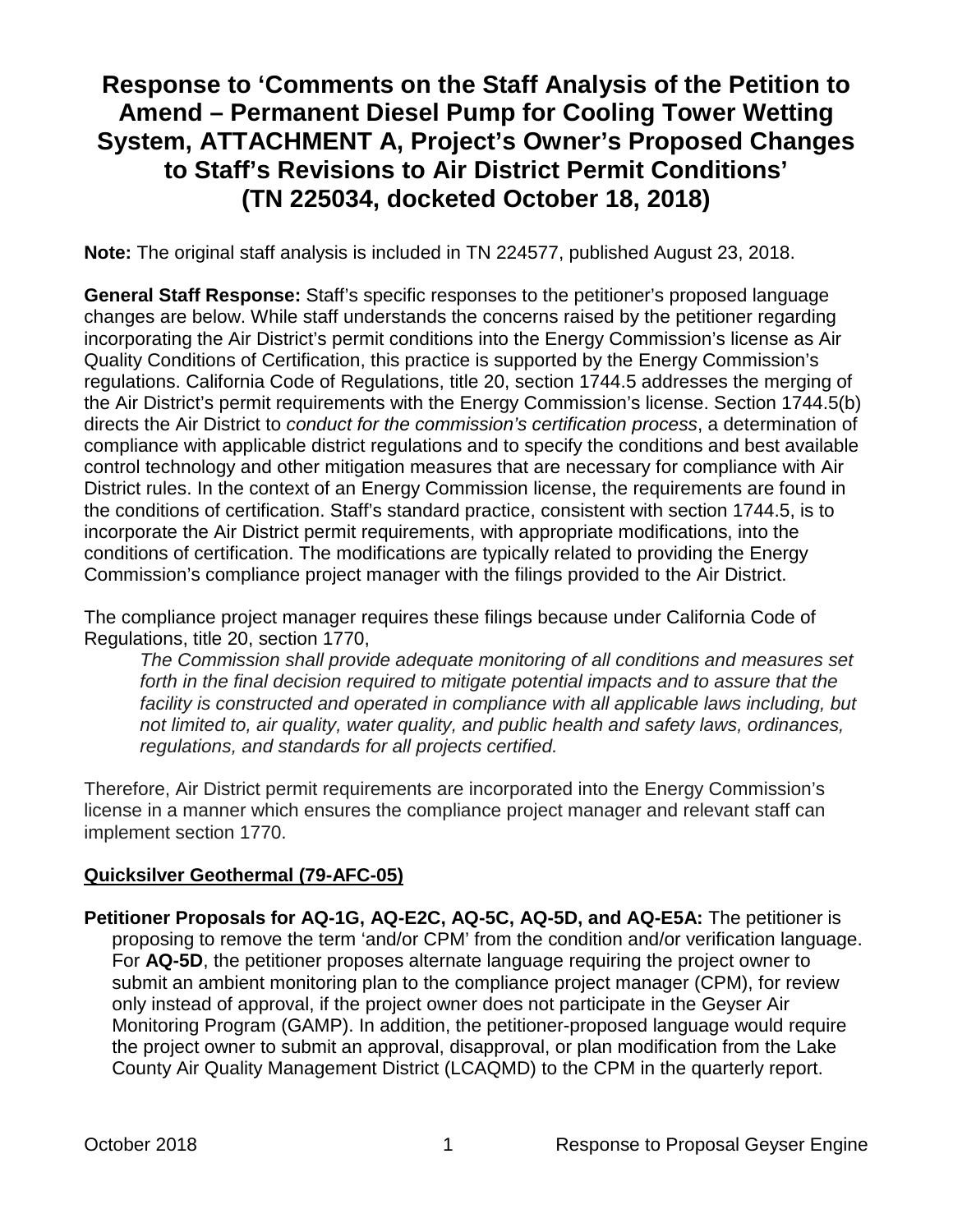**Staff Response:** Staff does not recommend removing the term 'and/or CPM' from the condition and/or verification language in these conditions or the removal of CPM approval of an alternative ambient monitoring plan if the project owner discontinues GAMP participation. These conditions are included in the LCAQMD permit(s) and incorporated into the Energy Commission license to ensure the facility continues to operate in compliance with the applicable local rules and regulations. The Energy Commission adopts these conditions with adaptations as needed, and/or additional staff conditions to ensure the facility complies with the California Environmental Quality Act (CEQA) and all federal, state, and local laws, ordinances, regulations and standards (LORS). The Energy Commission is responsible for the certification and compliance of thermal power plants 50 megawatts and larger and related facilities. The conditions and verifications together establish requirements of the Energy Commission license. Staff's addition of the term 'or/and CPM' ensures clarity that the conditions are enforceable by the Energy Commission.

#### **Socrates Geothermal (79-AFC-03C)**

- **Petitioner Proposals for AQ-A4, AQ-AE1, AQ-AE3, AQ-C3, AQ-C8, and AQ-C10:** The petitioner is proposing to remove the term 'and/or CPM' from the condition and/or verification language. For **AQ-C10**, the petitioner is proposing to remove Energy Commission from the list of regulating agencies approved to require additional monitoring requirements. The petitioner is proposing to remove both ARB and CPM from the review and approval of an alternative ambient monitoring plan if the project owner does not participate in GAMP. In addition, the petitioner-proposed language would require the project owner to submit an approval, disapproval, or plan modification from the Northern Sonoma County Air Pollution Control District (NSCAPCD) to the CPM in the quarterly report.
- **Staff Response:** Staff does not recommend removing the term 'or CPM' from the condition and/or verification language, the Energy Commission authority to require additional monitoring stations, or CPM approval of an alternative ambient monitoring plan if the project owner discontinues GAMP participation. These conditions are included in the NSCAPCD permit(s) and incorporated into the Energy Commission license to ensure the facility continues to operate in compliance with the applicable local rules and regulations. The Energy Commission adopts these conditions with adaptations as needed, and/or additional staff conditions to ensure the facility complies with CEQA and LORS. The Energy Commission is responsible for the certification and compliance of thermal power plants 50 megawatts and larger and related facilities. The conditions and verifications together establish requirements of the Energy Commission license. Staff's addition of the term 'or/and CPM' ensures clarity that the conditions are enforceable by the Energy Commission.

### **Grant Geothermal (82-AFC-01C)**

**Petitioner Proposals for AQ-A7, AQ-AE1, AQ-AE3, AQ-AE4, AQ-C4, AQ-C9, AQ-C11, and AQ-CE1:** The petitioner is proposing to remove the term 'and/or CPM' from the condition and/or verification language. For **AQ-C11**, the petitioner is proposing to remove Energy Commission from the list of regulating agencies approved to require additional monitoring requirements. The petitioner is proposing to remove ARB and CPM from the review and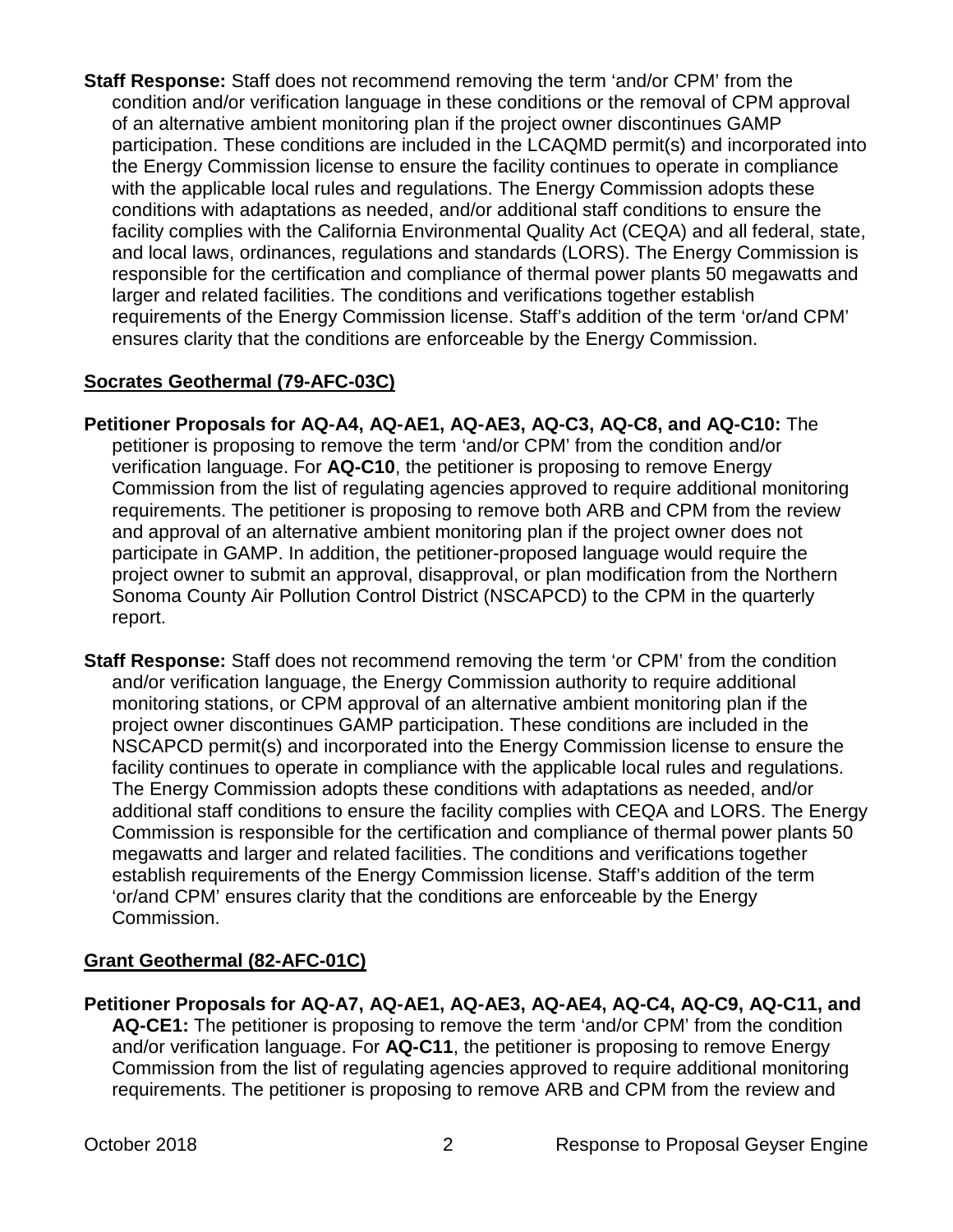approval of an alternative ambient monitoring plan if the project owner does not participate in GAMP. In addition, the petitioner-proposed language would require the project owner to submit an approval, disapproval, or plan modification from the NSCAPCD in the quarterly report. Note: The petitioner included **AQ-B10**, but did not propose any changes.

- **Staff Response:** Staff reviewed the use of the term 'and/or CPM' in the specified conditions, the request to remove Energy Commission from the list of authorized agencies to require additional monitoring, and CPM approval of an alternative ambient monitoring plan if the project owner does not participate in GAMP. Staff does not recommend removing the term 'and/or CPM' from the condition and/or verification language, the Energy Commission authority to require additional monitoring stations, or CPM approval of an alternative ambient monitoring plan if the project owner discontinues GAMP participation. These conditions are included in the NSCAPCD permit(s) and incorporated into the Energy Commission license to ensure the facility continues to operate in compliance with the applicable local rules and regulations. The Energy Commission adopts these conditions with adaptations as needed, and/or additional staff conditions to ensure the facility complies with CEQA and LORS. The Energy Commission is responsible for the certification and compliance of thermal power plants 50 megawatts and larger and related facilities. The conditions and verifications together establish requirements of the Energy Commission license. Staff's addition of the term 'or/and CPM' ensures clarity that the conditions are enforceable by the Energy Commission.
- **Petitioner Proposals for AQ-B11:** The petitioner is proposing to remove the term 'and CPM' from the condition and CPM approval from the verification.
- **Staff Response:** Staff does not recommend removing the term 'and CPM' from the condition but does recommend changing the first use to 'or CPM'. Staff recommends Condition of Certification **AQ-B11** to read as follows:
- **AQ-B11** The project owner shall, in any 12 month period, limit unscheduled outages for Unit 20 to no more than a total of 12. The following shall not be used in computing the total outages.
	- a. Scheduled outages (defined as outages with 24 hour advance notice between the steam supplier and project owner, except in the case of Unit 20 outages resulting from an abundance of hydropower, in which case a scheduled outage shall be defined as one hour notice).
	- b. Steam supplier induced outages (such as pressure surge, strainer plugging, etc.).
	- c. Outages of less than 2 hours in duration.
	- d. Outages which do not cause steam stacking.

A violation of the above performance standards is considered a violation of this condition.

The project owner shall have on file with the District an approved operating protocol describing the methods that will be used to meet the 12 outages in 12 consecutive months performance standard. The protocol must include a description of the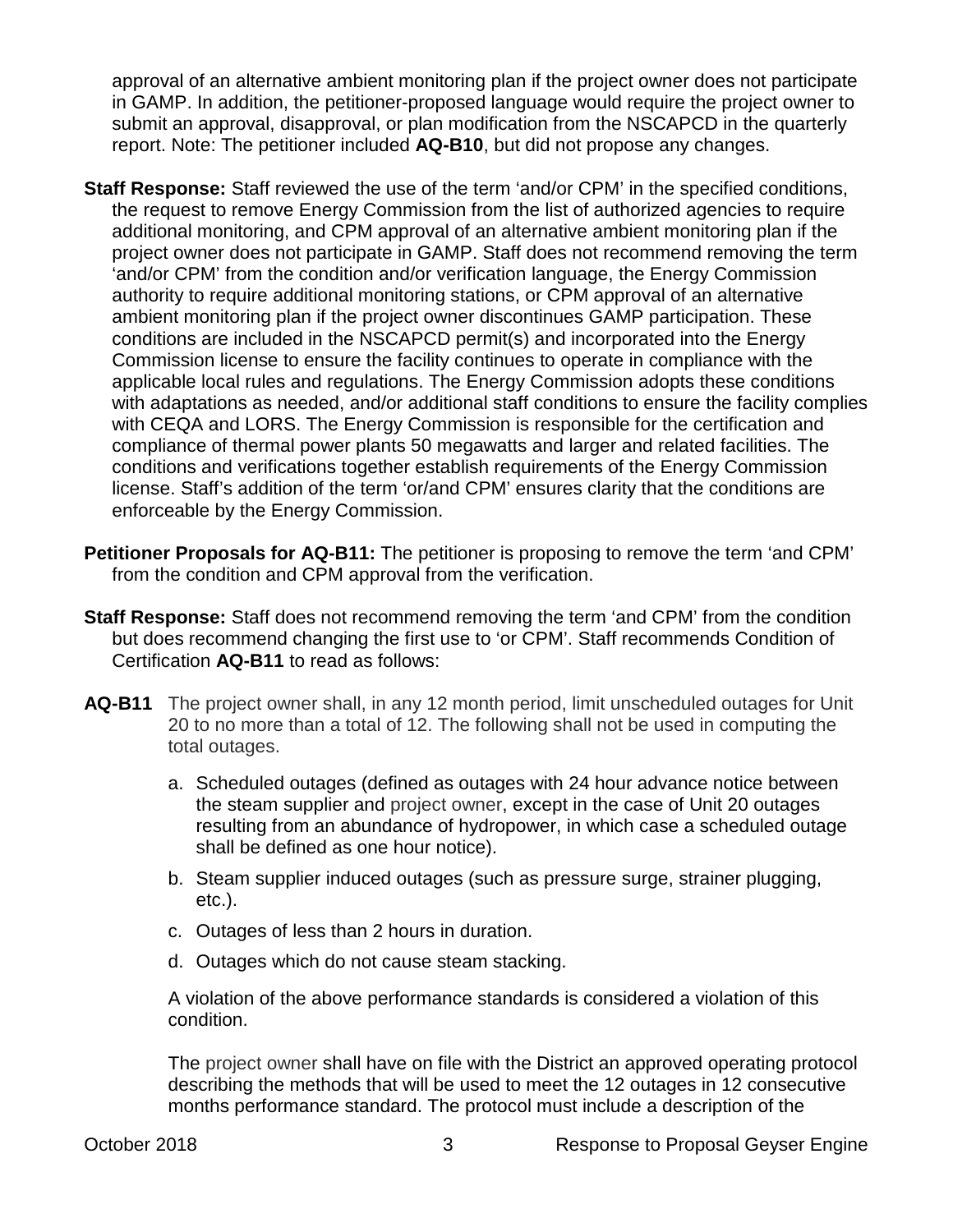operational procedures between the steam supplier and project owner, project owner's operational procedures, and equipment to meet the above standard. The terms and requirements of the protocol may be modified by the Air Pollution Control Officer and **or** CPM for good cause upon written request from the project owner.

The project owner shall allow the District and CPM to inspect all operating logs to verify the total outage hours. These requirements are in addition to the applicable requirements of rule 540.

In the event the project owner is not able to meet the standards specified above, the following shall be required:

The project owner shall prepare and submit a revised "plan" to the Air p**P**ollution Control Officer and CPM, within 30 days of the end of the month in which the outage limit was exceeded, to achieve the outage standards set forth in this permit condition. At a minimum, the measures to be considered in the "plan" shall include: improved coordination of the power plant and steam field operations, improved alarming and control systems, increased duration of manned operation of the power plant, improved preventative maintenance and design modifications, retrofit of a 100% of steam flow turbine bypass, and retrofit of a 50% of steam flow turbine bypass. In evaluating measures to be taken to prevent future exceedances of the outage standard, outages of less than 2 hours shall be counted. This "plan" shall also be submitted to EPA for approval if the outage standard is exceeded.

Within 30 days of receipt of the "plan," the Air Pollution Control Officer shall determine whether the "plan" is satisfactory and, if so, shall approve the "plan". Upon approval, the revised "plan" shall supersede the old plan and become a part of the terms and conditions of this permit.

[ref. PSD SFB 81-03 Cond. IX.C., PT0-82-45A Cond.18]

**Verification:** The project owner shall submit revised plans to the CPM for approval. The project owner shall make the site and records available for inspection by representatives of the District, ARB, U.S. EPA, and Energy Commission upon request.

- **Petitioner Proposals for AQ-C1:** The petitioner is proposing to remove the term 'and CPM' from the condition.
- **Staff Response:** Staff recommends removing the term 'and CPM' from the condition. Staff already proposed this change to the corresponding condition of certification for Socrates Geothermal. Staff intended to make the same change to Grant Geothermal for consistency. Staff recommends Condition of Certification **AQ-C1** to read as follows:
- **AQ-C1** The project owner shall, on a monthly basis, conduct a source test of the cooling tower to determine the H2S emission rate to verify compliance with condition **AQ-A1**. A mass balance determination of total H2S to the cooling tower based on measured operating conditions may be used to document that the worst case possible  $H_2S$ emissions are less than the emission limit of the plant or District Method 102 shall be utilized to determine the  $H_2S$  emission rate. The project owner may propose an